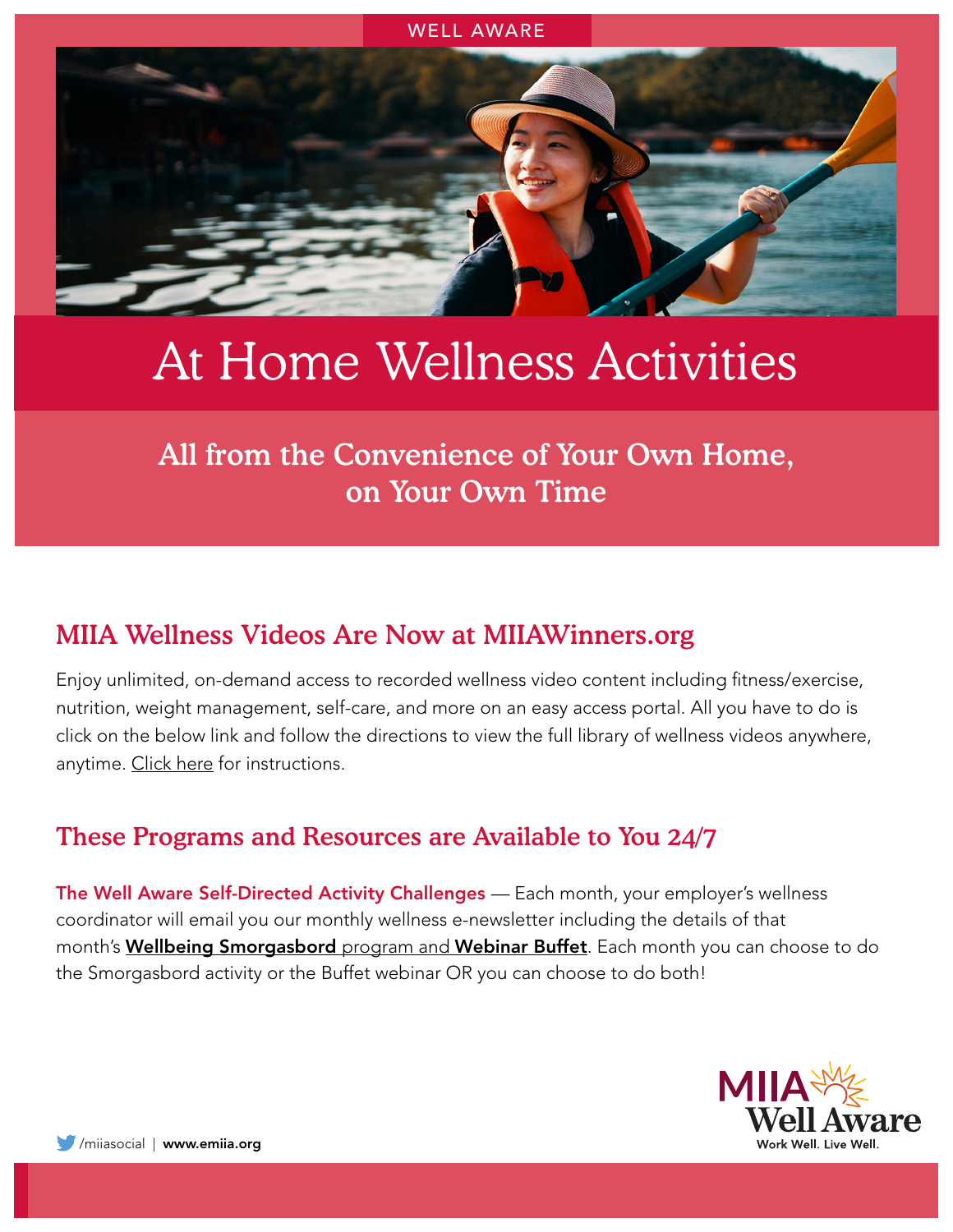**EX Program** — a free digital tobacco cessation program built by Truth Initiative in collaboration with the Mayo Clinic Nicotine Dependence Center. [Visit now](https://www.emiia.org/writable/files/Wellness/exp-bettertogether-flyer_miia.pdf) to get started! \*Only available to those on a MIIA/BCBS health plan.

Good Health Gateway<sup>®</sup> Diabetes Care Rewards Program — You and your dependents are eligible to participate if you are enrolled in a MIIA Health Benefits Trust sponsored health plan and have pre-diabetes or any type of diabetes. This program helps you lead a healthier life through effective management of your condition. And, when you meet the program requirements, you will receive your diabetes medications and supplies for \$0 copays. [Learn More](https://www.emiia.org/writable/files/Wellness/miia_program_req_2021.pdf).

Learn to Live — provides free and confidential online programs for individuals and their family members (ages 13 or older) who are experiencing stress, anxiety & worry, depression, social anxiety, substance use, and insomnia. Learn how to improve your mental well-being this summer and all year long. To get started, visit [Learn to Live](https://www.learntolive.com/how-we-can-help) and enter the code: MIIA. All may participate regardless of health plan membership.

**Quizzify** helps you become a wiser health care consumer, save money and improve your health! Every month we will send you a 10-question quiz about healthcare, health and lifestyle. Monthly drawings! All you have to do is play 3 months in a row...and you too can win. All may play, but only those on MIIA/BCBS health plans are eligible for gift cards. [Login or Register](https://www.emiia.org/writable/documents/files/quizzify_2020flier.jpg) to play today!

**Ompractice** — Don't forget our super platform for taking free LIVE ONLINE yoga and meditation classes from home! New classes: Pilates, iRest Yoga Nidra, Tai Chi and Qigong. All employees, and their immediate families, who work for municipal groups in the MIIA Health Benefits Trust are eligible. Sign up **[here](https://www.emiia.org/writable/files/ompractice_flyer_miia_2.pdf)**.

**MIIA AllOneHealth EAP** is a confidential 24/7 counseling and referral service for help with problems large and small. Open to all employees and household members. Common work/family issues include couples counseling, parent/child issues, elder care resources, financial or legal concerns, and much more.

The EAP helps managers with professional issues too, such as conflicts between co-workers, difficulties in supervision/management, dealing with difficult employees, building stronger teams, and improving communication. Call the toll-free number 800-451-1834 or [visit the website](https://allonehealth.com/miiaeap-2/).